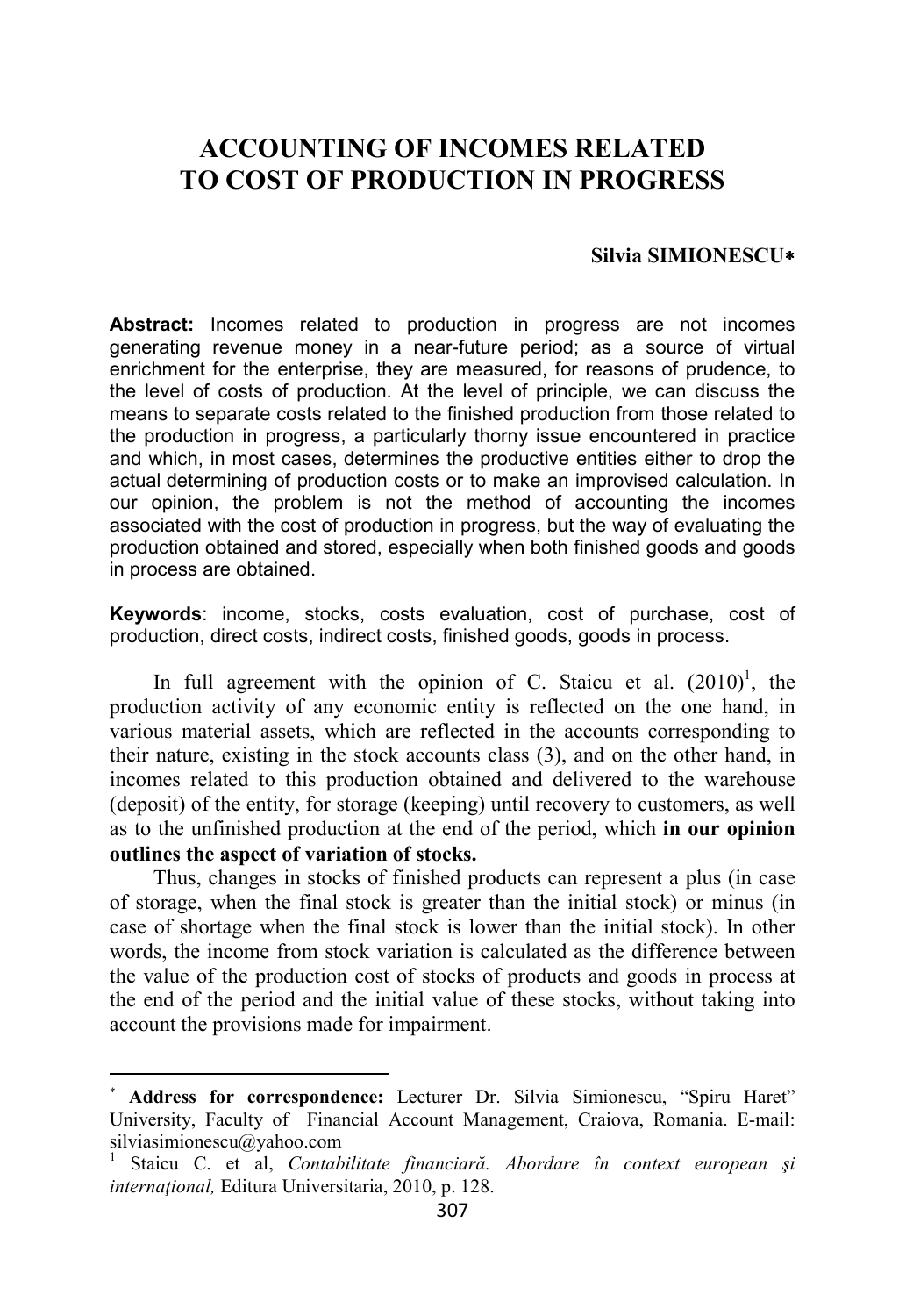The variations of stored goods are determined for each form of stored products (finished products, semi-finished products, waste) as well as for the production in progress. **Incomes related to the cost of production in progress are not incomes generating revenue money in a near-future period; as a source of virtual enrichment for the enterprise, they are measured, for reasons of prudence, to the level of costs of production.**

Revenues from production stored influence the final outcome of the activity, enrolling in the profit and loss account with a plus or minus sign as shown as a balance in hand and respectively balance due.

What OMFP 3055/2009 brings new is that it separates the incomes related to costs of products stocks (account 711) from the incomes related to costs of services in process (account 712) and whose economic content and ways of operation are presented in diagram below:

## **Income for costs stocks of products 711 Income for costs of running services 712 D C D C** Information on effective cost for production emerged during cost for production the month, regardless of the period it was obtained (341, 345, 346, 348, 361, 368) Information on effective cost for production in progress resumed at the beginning of the month (331) Information on effective emerged during the month (341, 345, 346, 348, 361, 368) Information on effective cost for production in progress resumed at the end of the month (331) Information on effective cost for running services at the beginning of the month (332) Information on effective cost for services at the end of the month (332)

Summarizing the above, we note that the difference between the creditor and debtor turnover in account 711 "Changes in stocks" represents, at the end of each reporting period, increase or decrease of the total cost, including the price differences related to its production finished and stored, difference which is transferred to the income statement, but the influence it exerts will be annulled in time<sup>2</sup>.

Although we speak of incomes, in fact the question is to determine the costs of production that serve to assess the stocks obtained from own production and that generate revenue when sold.

The calculation of production costs is an attribute of management accounting and, in a general way<sup>3</sup>, is presented according to the schema shown in Figure 35.

Ch. Horngren, S. Datar și G. Foster  $(2006)^4$ , as it results from the practice of SMEs in our country, following a study on the Australian companies in different

l

<sup>&</sup>lt;sup>2</sup>http://www.scribd.com/doc/40081387/tea-Veniturilor-Si-Cheltuielilor-Din-Activitateade-are-2, accessed sept. 2010

<sup>3</sup> C. Iacob, I. Ionescu, D. Goagără, *Contabilitate de gestiune conformă cu practica internaţională,* Craiova, Editura Universitaria, 2007, p. 43.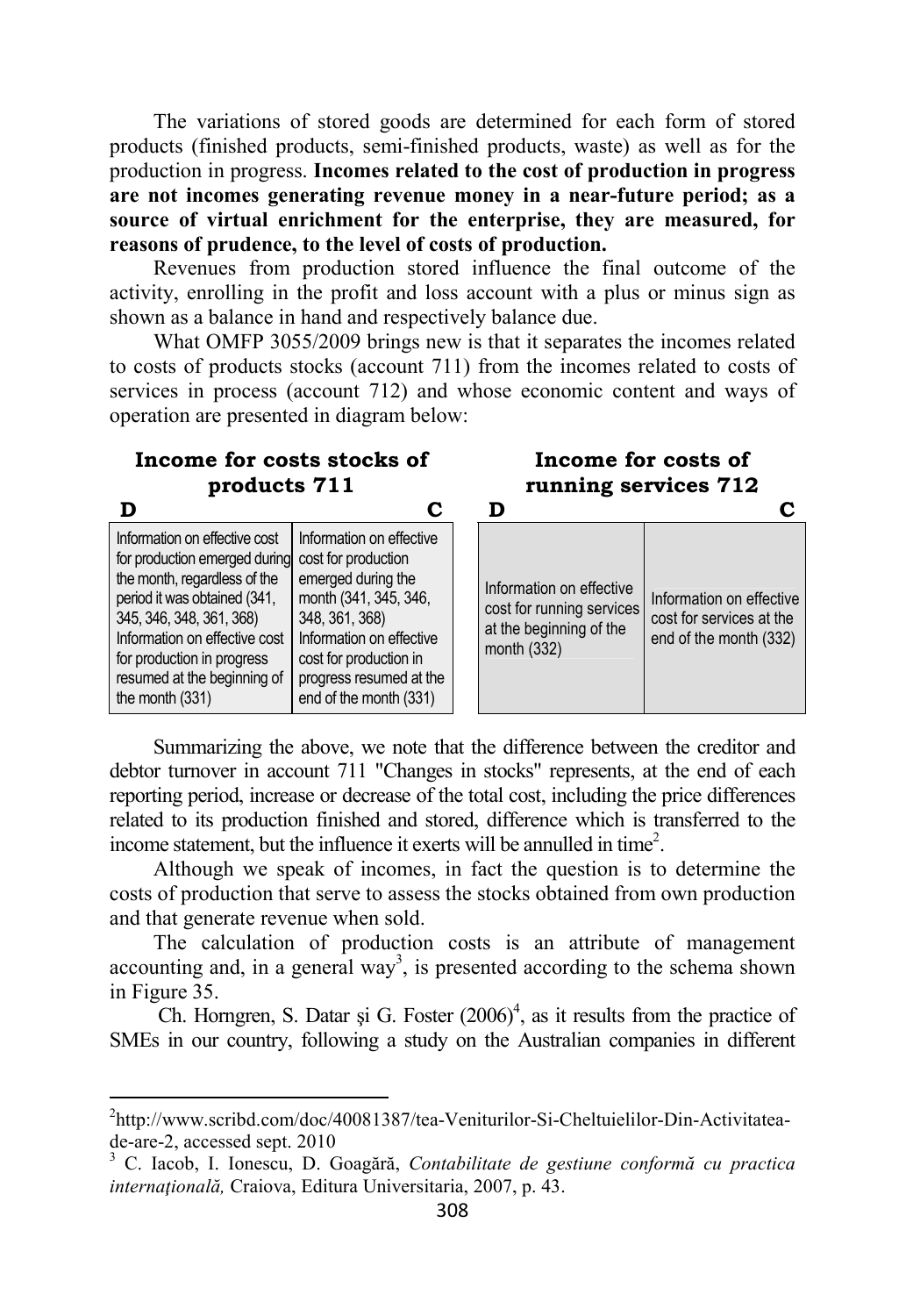industry (food, textile, steel, chemicals, petroleum, printing and publishing, furniture and accessories, machinery and computers, electronics), note that the way to determine the production costs varies considerably from one sphere of activity to another.



Figure 1. *Formation of the production cost* 

In the context set, it is very difficult to bring to attention a calculation effective under the pretext of its validity for all types of activities. Yet we may state that, **at the level of principle, we can discuss the means to separate costs related to the finished production from those related to the production in progress, a particularly thorny issue encountered in practice and which, in most cases, determines the productive entities either to drop the actual determining of production costs or to make an improvised calculation.**

Given the above statement, using the accounting method on the example SC QQQ SRL (manufacturer of integrated circuits for electronic chips), we started from three working hypotheses<sup>5</sup>, namely:

• *Hypothesis 1*: there is no production in progress, neither in the beginning nor at the end of the period;

• *Hypothesis 2*: there is no production in progress in the beginning but it appears at the the end of the period,

• *Hypothesis 3*: running production both in the beginning and at the end of the period.

*Hypothesis 1.* In month N, within the production department 400 units of integrated circuits are manufactured and transferred to the products warehouse. For achieving this, there were recorded raw materials expenses worth 36,000 lei and 20,000 lei manufacturing costs, total 56,000 lei.

In this case, as the products are homogeneous and there is no production in

l

<sup>4</sup> Ch. Horngren, S. Datar, G. Foster, *Contabilitatea costurilor, o abordare managerială,*  Xith edition, Editura ARC, Chişinău, 2006, p. 643.

<sup>5</sup> C. Iacob, I. Ionescu, D. Goagără, *Contabilitate,* p. 72.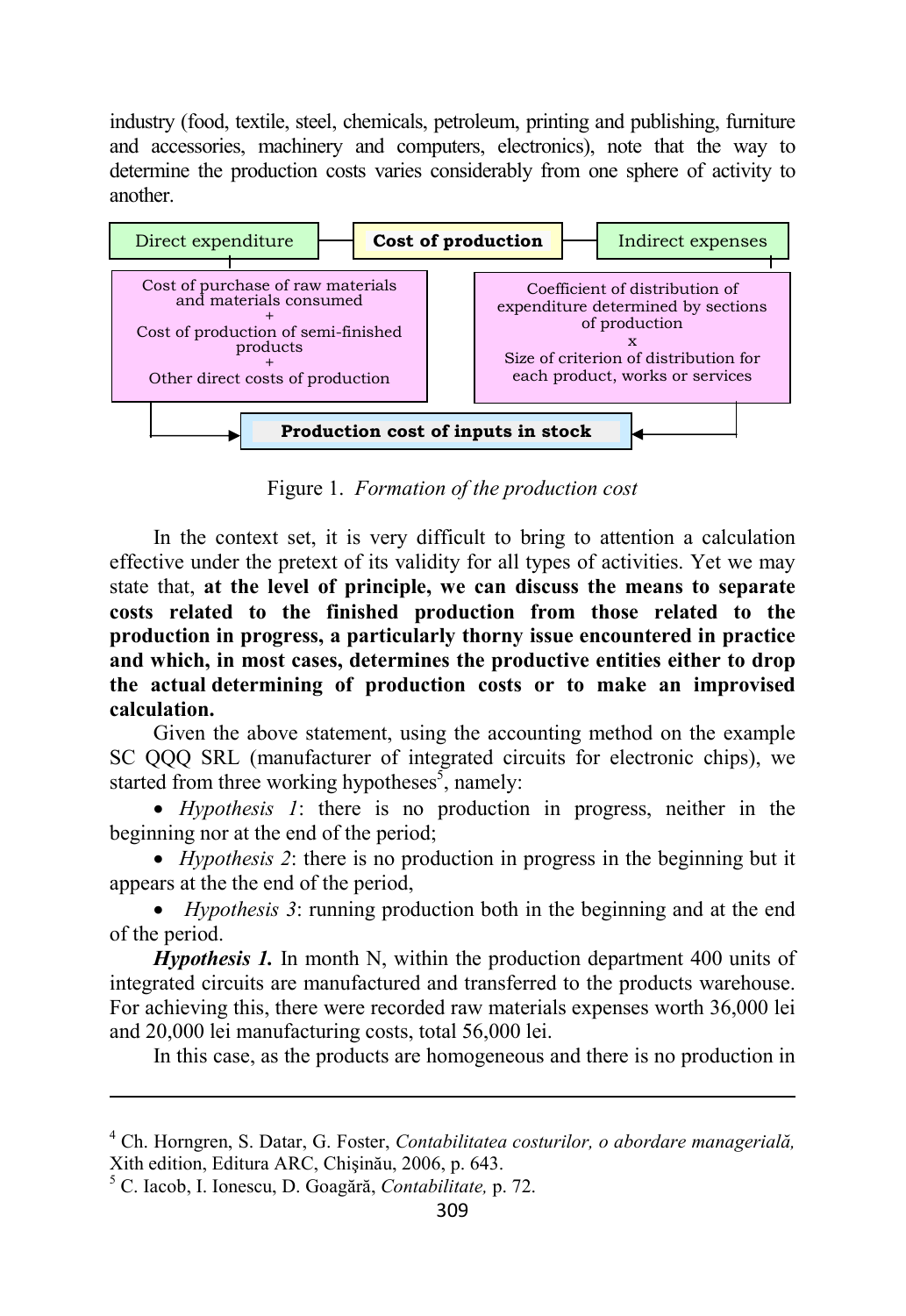process, the unit production cost is 140 lei/pcs, of which 90 lei/pcs raw materials and 50 lei/pcs manufacturing costs.

Basically, this reasoning applies to all enterprises with homogeneous production and justifies the application of the method of simple division for the calculation of the unit cost and, in terms of accounting, the revenues related to the cost of production are recorded according to the scheme below:



*Hypothesis 2.* In month  $N + 1$ , in the production department 400 integrated circuit units are manufactured but only 175 units are completed and transferred to the products storehouse, the remaining 225 are still in progress.

If raw materials expenditures are incorporated at the beginning of production process (and therefore they will raise the sum of 36,000 lei, too), the manufacturing costs being incurred evenly throughout the entire period of production operations, they justify the registration of their lower level than the previous month, respectively of 15,500 lei and, following the evaluation, it is estimated that the finishing stage of production in progress is of 60%.

For the calculation of the cost it is necessary firstly to determine the products in progress equivalent finished, in order to achieve the correct charging of expenses using the principle of lump assessment on each cost component, as seen in Table 40.

|                                     | <b>Physical</b> |                      | Physical units which will be charged |
|-------------------------------------|-----------------|----------------------|--------------------------------------|
| <b>Explanations</b>                 | units           | <b>Raw materials</b> | <b>Production costs</b>              |
| Units went into production          | 400             |                      |                                      |
| Units of finished products          | 175             | 175                  | 175                                  |
| Products in progress (60% finished) | 225             | 225                  | 135(225x60%)                         |
| Total units for calculation         | 400             | 400                  | 310                                  |

Table 1. *Calculation of equivalent units under the hypothesis 2* 

According to data from the table, the separation of costs between the finished production and the work in progress will be carried out according to equivalent units, with details that we will determine the two unit costs, one for raw materials and another one for manufacturing costs, as shown in Table 41.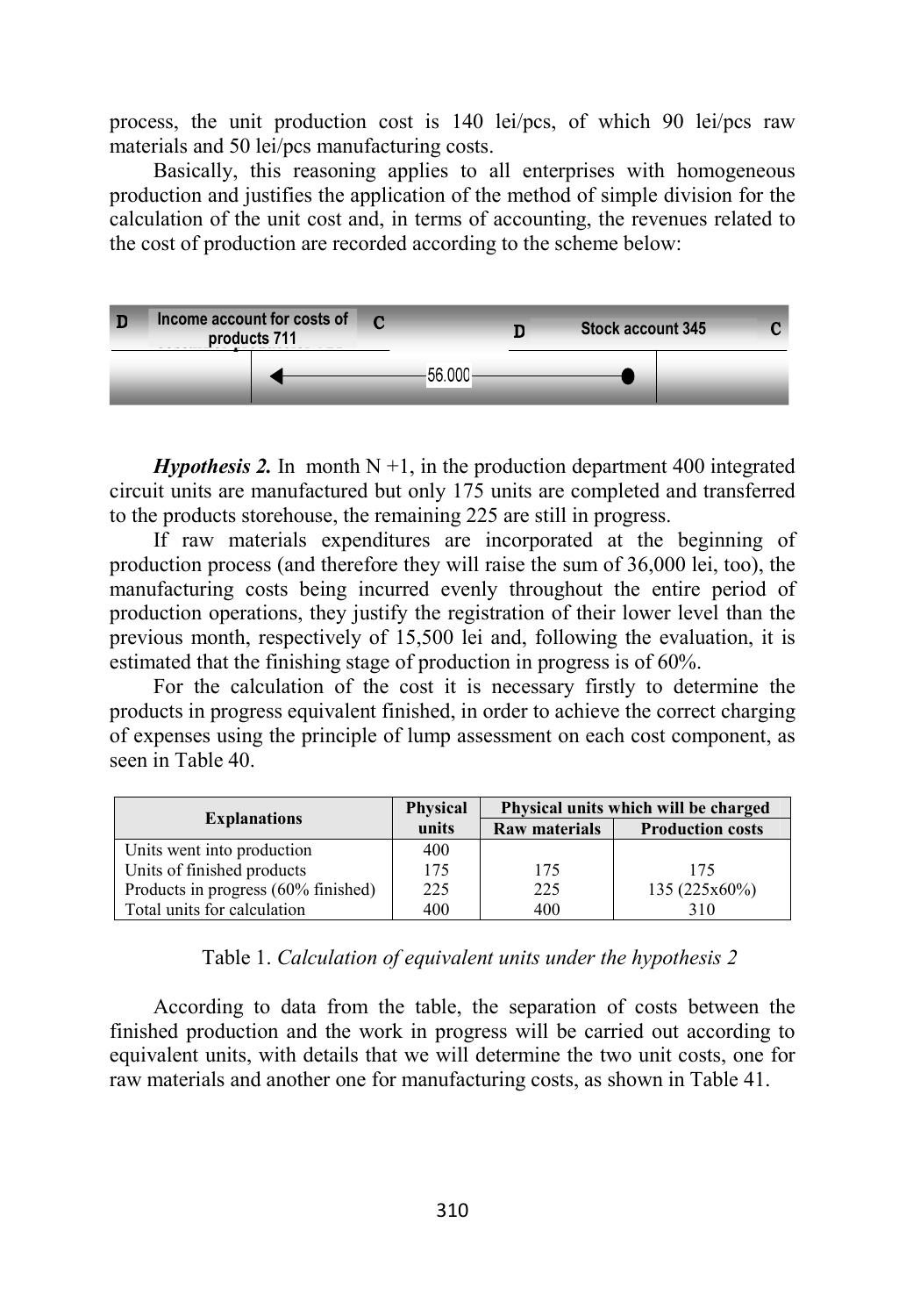| <b>Explanations</b>                    | <b>Total</b><br>producti | of which:                           |                         |
|----------------------------------------|--------------------------|-------------------------------------|-------------------------|
|                                        | on cost                  | <b>Raw materials</b>                | <b>Production costs</b> |
| Expenses recorded                      | 51500                    | 36000                               | 15500                   |
| Units to which the costs are allocated |                          | 400                                 | 310                     |
| Cost per equivalent unit               |                          | 90                                  | 50                      |
| Cost for finished units                | 24500                    | $(175 \times 90) + (175 \times 50)$ |                         |
| <b>Current production cost</b>         | 27000                    | $225 \times 90$                     | 135 x 50                |
| Total cost                             | 51500                    |                                     |                         |

Table 2. *Separation between the finite production and production in progress under the hypothesis 2* 

The use of the lump assessment on each component of costs of production in progress presents the advantage of avoiding errors in decisions, especially those related to pricing policy.

In terms of accounting, the incomes related to the production in progress are recorded according to the schema below:



If the size of the indirect costs of production would be reported to the 400 units launched into production, without taking into account their degree of finish, the unit cost would have reduced from 140 lei to 128.75 and the error is obvious.

*Hypothesis 3.* In month N+2, there are in stock a number of 225 integrated circuits units in progress with a completion rate of 60%, and a number of 275 integrated circuits are launched in production.

We grant that we get 400 units of finished products and 100 units remain in progress, with a grade of 50% completion, at the end of the month. In terms of expenses, we have in view the following information: the value of production in progress at the beginning of the period of 27 000 lei, raw materials consumed during the month of 22,000 lei and 19,800 lei indirect production costs, total 68,800 lei.

**Given the existence of the two types of production in progress, at the beginning and at the end of the period, in order to separate the costs between the two elements it is necessary to resort to methods of stock assessment, as shown in IAS 2, respectively the average weighted cost (AWC) method, the FIFO method and the standard cost method, methods used in theory and practice exclusively for stocks assessment, other than of**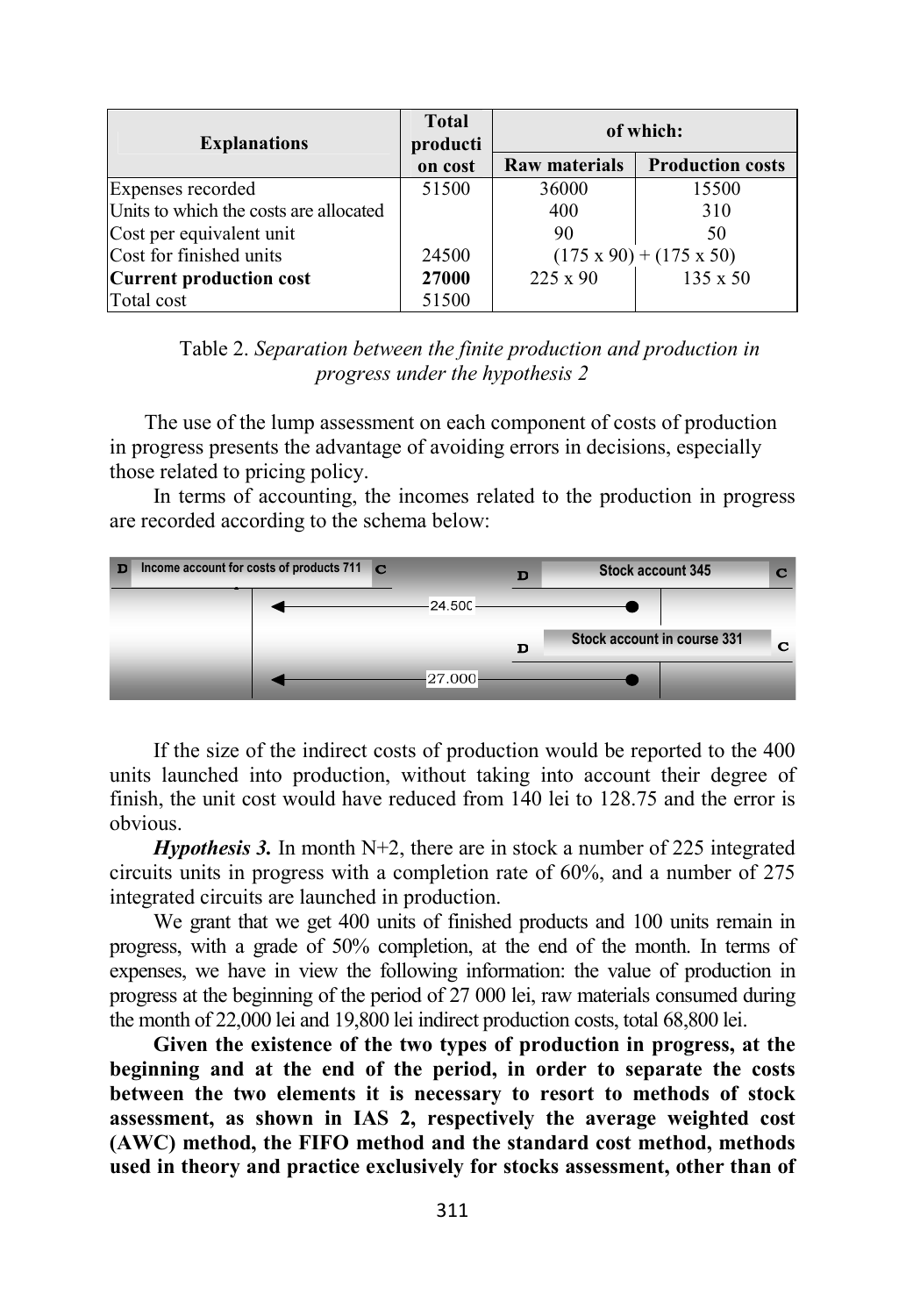## **finished products, much less for the production in progress.**

*AWC method.* The average weighted cost method can be used to calculate the cost of equivalent units during the exercise, having in view both the production in progress at the beginning and the end of the period, and of the finished products to be sold and delivered for valorization.

The AWC is obtained by dividing the total production costs by the total number of equivalent units which cross the production process over a reporting period. Therefore, what is important to establish aims at determining the equivalent amount of products, and which, according to data from hypothesis 3, is as follows (Table 42):

| <b>Explanations</b>                 | <b>Physical</b> | charged | Physical units which will be          | units |  |
|-------------------------------------|-----------------|---------|---------------------------------------|-------|--|
|                                     |                 |         | <b>Raw materials Production costs</b> |       |  |
| Production in progress at the       | 225             |         |                                       |       |  |
| beginning of the period             |                 |         |                                       |       |  |
| Units went into production          | 275             |         |                                       |       |  |
| Total products in manufacturing     | 500             |         |                                       |       |  |
| Units of finished products          | 400             | 400     | 400                                   |       |  |
| Products in progress (50% finished) | 100             | 100     | 50                                    |       |  |
|                                     |                 |         | $(100x50\%)$                          |       |  |
| Total units for calculation         | 500             | 500     | 450                                   |       |  |

Table 3. *Calculation of equivalent units for separation of costs according to hypothesis 3, by AWC method* 

The calculation of equivalent units by AWC method is based on the total equivalent units to which the technological operations shall be carried out until the end of the reporting period, regardless of the fact that they originate from the previous period or from the current period.

The major problem that arises is to consider all costs involved in carrying out the production and according to which the separation on stages of production progress is done and the unit cost can be determined, as seen in Table 43, which leads to reflection in accounting according to the attached scheme.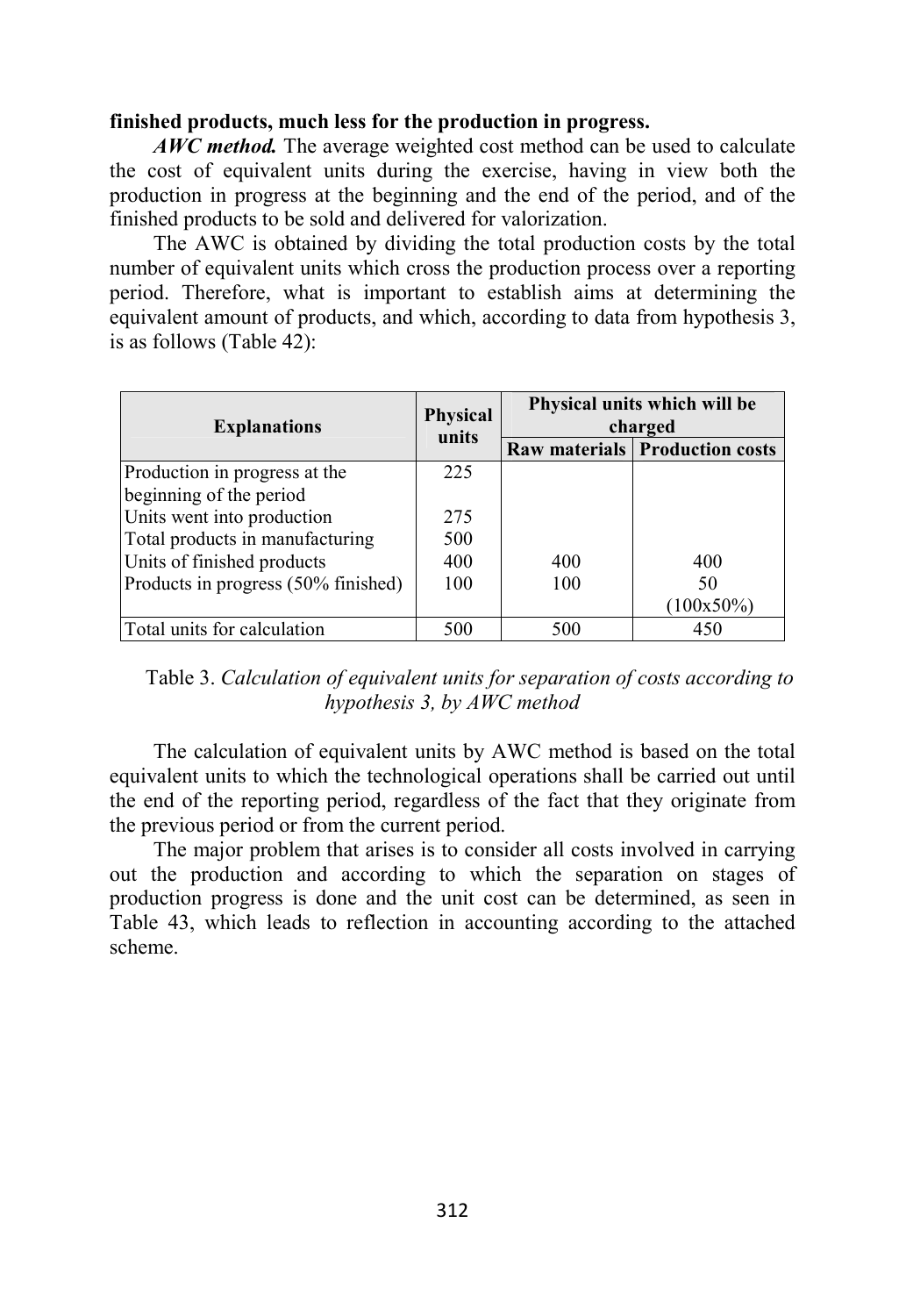|                                               | <b>Total</b>                                  |                      | of which:                                        |
|-----------------------------------------------|-----------------------------------------------|----------------------|--------------------------------------------------|
| <b>Explanations</b>                           | production cost                               | <b>Raw materials</b> | <b>Production costs</b>                          |
| Production in progress at the                 | 27000                                         | 20250                | 6750                                             |
| beginning of the period                       |                                               |                      |                                                  |
| Expenses for the period                       | 41800                                         | 22000                | 19800                                            |
| Total expenses incurred                       |                                               | 42250                | 26550                                            |
| Units to which the costs are                  |                                               | 500                  | 450                                              |
| allocated                                     |                                               |                      |                                                  |
| Cost of one equivalent unit                   |                                               | 84,5                 | 59                                               |
| Total cost of production, of                  | 68800                                         |                      |                                                  |
| which                                         |                                               |                      |                                                  |
| - for finished products                       | 57400                                         |                      | $(400x84.5) + (400x59)$                          |
| - for the production in                       | 11400                                         | 8450                 | 2950                                             |
| progress at the end of                        |                                               | $(100 \times 84.5)$  | $(50 \times 59)$                                 |
| period                                        |                                               |                      |                                                  |
| Total cost of production                      | 68800                                         |                      |                                                  |
|                                               | Table 4. Calculation of average weighted cost |                      |                                                  |
|                                               |                                               |                      |                                                  |
|                                               |                                               |                      |                                                  |
| Income account for costs of products 711<br>D | Stock account 345                             | D                    | Income account for costs of<br>C<br>products 711 |
| $-57.40C -$                                   |                                               |                      |                                                  |
|                                               | Stock account in<br>D<br>course 331           | С                    |                                                  |
| 11.400                                        |                                               | 27.000               |                                                  |

*FIFO method.* Unlike the AWC method, the FIFO method is characterized by the fact that it makes a distinction between the products which are in progress at the beginning of the period and the products launched in manufacturing during the period. The expenditure incurred during the current period and the units produced during the same period are used to calculate the unit cost by validating the units on which technology operations were executed during the current period.

In the context set, the FIFO method involves the following calculations:

• The cost of production in progress at the beginning of the period is charged to articles finished and transferred outside the department;

• The cost of equivalent units executed during the period alleges as follows: first to the finished products obtained from the initial production in progress, then to the new items went into production and, finally, to the units under execution at end of the period.

The FIFO method assumes that the older product units finish first.

Continuing the previous example, the calculation of the equivalent units, according to specifications, is presented in Table 44, in which the following can be noted: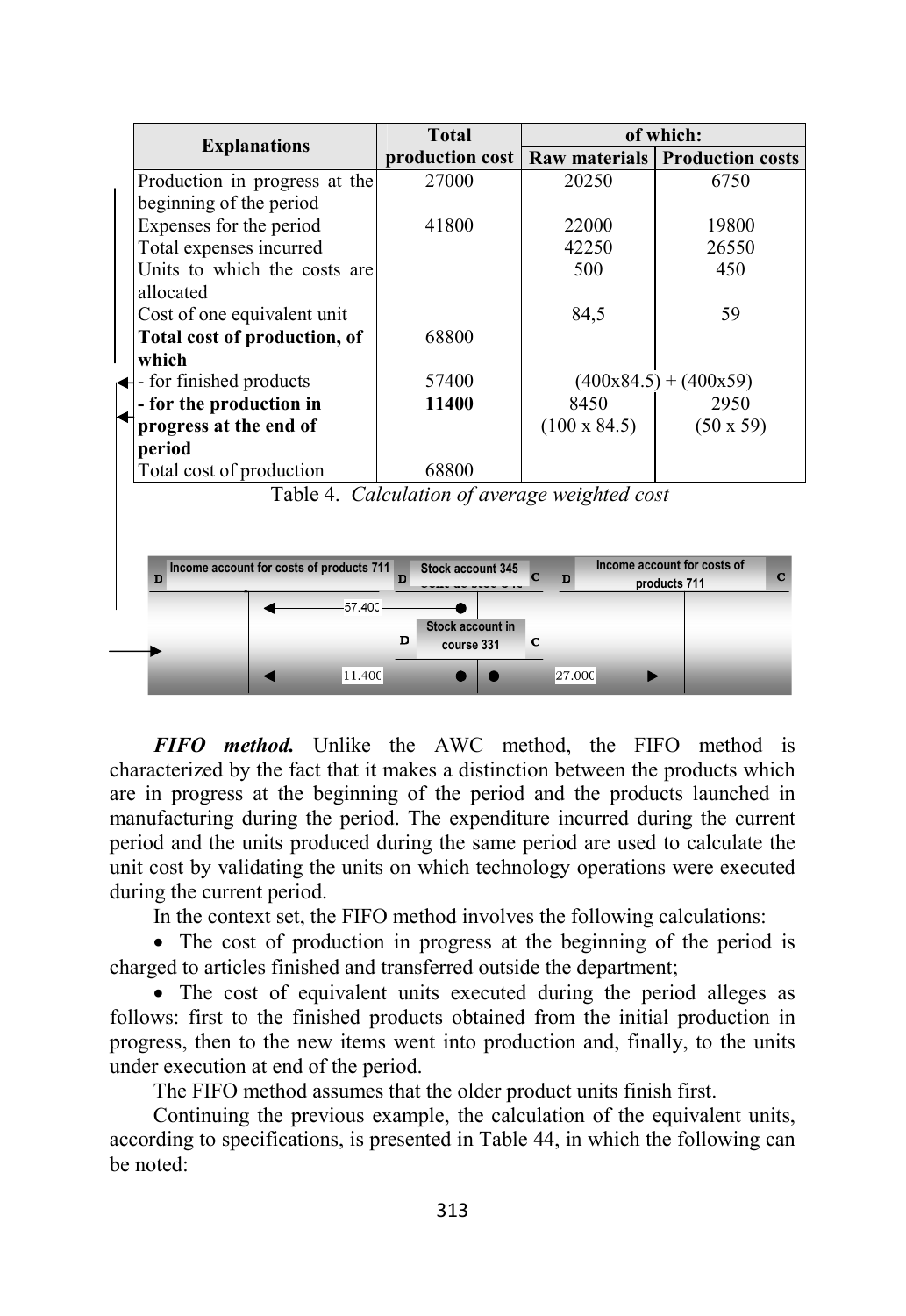• first units of products considered to be finished during the period are the 225 physical units existing at the beginning of the exercise in progress;

• according to Hypothesis 3 stated above, we admitted that 400 product units were finished during month N+2. If 225 were finished from the original production in progress, it results that from the production of 275 units launched in manufacturing in month N+2, 175 product units were finished,

• at the end of the month it remains a production in progress of 100 units and that represents the difference between the production launched in manufacturing (275) and finite production of 175 units manufactured obtained during the period.

|                                          | <b>Physical</b> | Physical units which will be |                                       |  |
|------------------------------------------|-----------------|------------------------------|---------------------------------------|--|
| <b>Explanations</b>                      | units           | charged                      |                                       |  |
|                                          |                 |                              | <b>Raw materials Production costs</b> |  |
| Products in progress at the beginning of | 225             |                              |                                       |  |
| the period $(60\%$ finished)             |                 |                              |                                       |  |
| Units went into production               | 275             |                              |                                       |  |
| Total products in manufacturing          | 500             |                              |                                       |  |
| Units of finished products in initial    | 225             | 0                            | 90                                    |  |
| stock                                    |                 |                              | $(225 \times 40\%)$                   |  |
| Started and finished products            | 175             | 175                          | 175                                   |  |
| Products in progress at the end of the   | 100             | 100                          | 50                                    |  |
| period (50% finished)                    |                 |                              | $(100x50\%)$                          |  |
| Total units for calculation              | 500             | 275                          | 315                                   |  |

Table 5. *Calculation of equivalent units for separation of costs by FIFO method, according to Hypothesis 3* 

Equivalence of units produced has in view the degree of their finish in the following sense: the 225 units in progress at the beginning of the period still need 40% to be completed, and those at the end of the period show a degree of finish of 50%. Therefore the 225 product units will not receive raw materials costs but only manufacturing costs.

In the context set, the calculation of costs is presented in Table 45, and in terms of financial accounting, the cost of the obtained production reflects according to the attached scheme: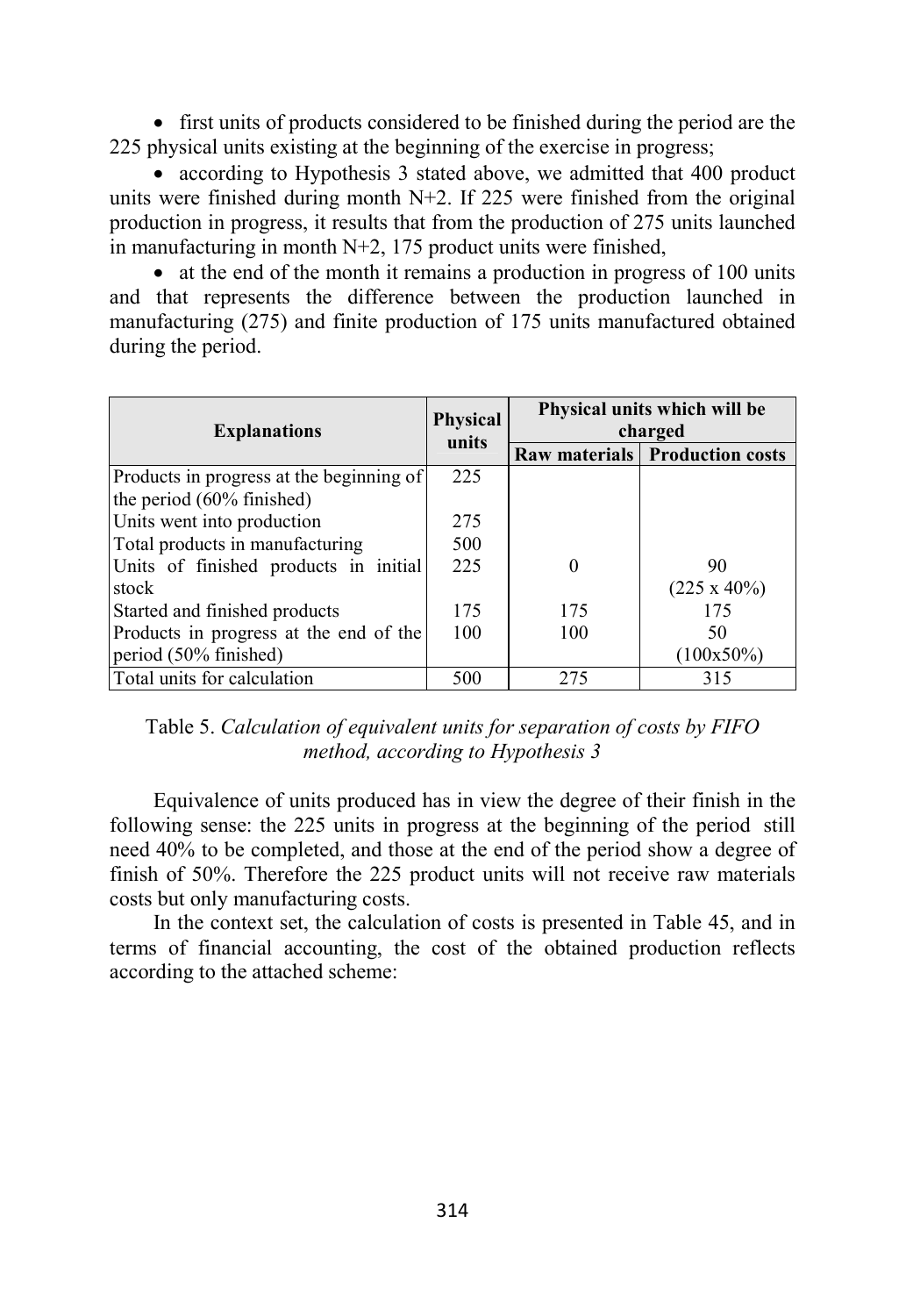|                                            | <b>Total</b>                                | of which:                               |                            |  |
|--------------------------------------------|---------------------------------------------|-----------------------------------------|----------------------------|--|
| <b>Explanations</b>                        | production cost Raw materials               |                                         | <b>Production</b><br>costs |  |
| Production<br>the<br>in<br>at<br>progress  | 27000                                       |                                         |                            |  |
| beginning of the period                    |                                             |                                         |                            |  |
| Expenses for the period                    | 41800                                       | 22000                                   | 19800                      |  |
| Units to which the costs are allocated     |                                             | 275                                     | 315                        |  |
| Cost of one equivalent unit                |                                             | 80                                      | 62.857                     |  |
| Total cost of production, of which         | 68800                                       |                                         |                            |  |
| for finished goods manufactured            | $5657+$                                     | $\Omega$                                | 5657                       |  |
| from the initial stock                     | 27000                                       |                                         | (90 x)                     |  |
|                                            |                                             |                                         | 62.857)                    |  |
| finished production in<br>for<br>the       | 25000                                       | $(175 \times 80) + (175 \times 62.857)$ |                            |  |
| current month                              |                                             |                                         |                            |  |
| $\triangleleft$ Cost for finished products | 57657                                       |                                         |                            |  |
| - for the production in progress at        | 11143                                       | 8000                                    | 3143                       |  |
| the end of period                          |                                             | $(100 \times 80)$                       | (50x)                      |  |
|                                            |                                             |                                         | 62.857)                    |  |
| Total cost of production                   | 68800                                       |                                         |                            |  |
|                                            | Table 6. Calculation of cost by FIFO method |                                         |                            |  |



The FIFO method in its pure form is very rarely applied. The method practiced in reality is a modified method called the method "by workshop/department"<sup>6</sup> because it is used to calculate the cost of products manufactured in a production department and transferred to other departments.

**For convenience, in terms of practical aspects, the products went to the next department (when we have a chain of operations) or handed over to the products warehouse, are valued at average unit cost, which makes the application of IAS 2 on using the FIFO method to unnecessarily complicate the accounting, given that the principle of continuity of methods is not respected.** 

Making a comparison between the way of establishing the costs of the two stages of the production by FIFO method and by AWC method, the following result is reached (Table 46):

l

<sup>6</sup> G Langlois, *Comptabilité de gestion,* Paris, Ed. Pearson Education, 2006, p. 106.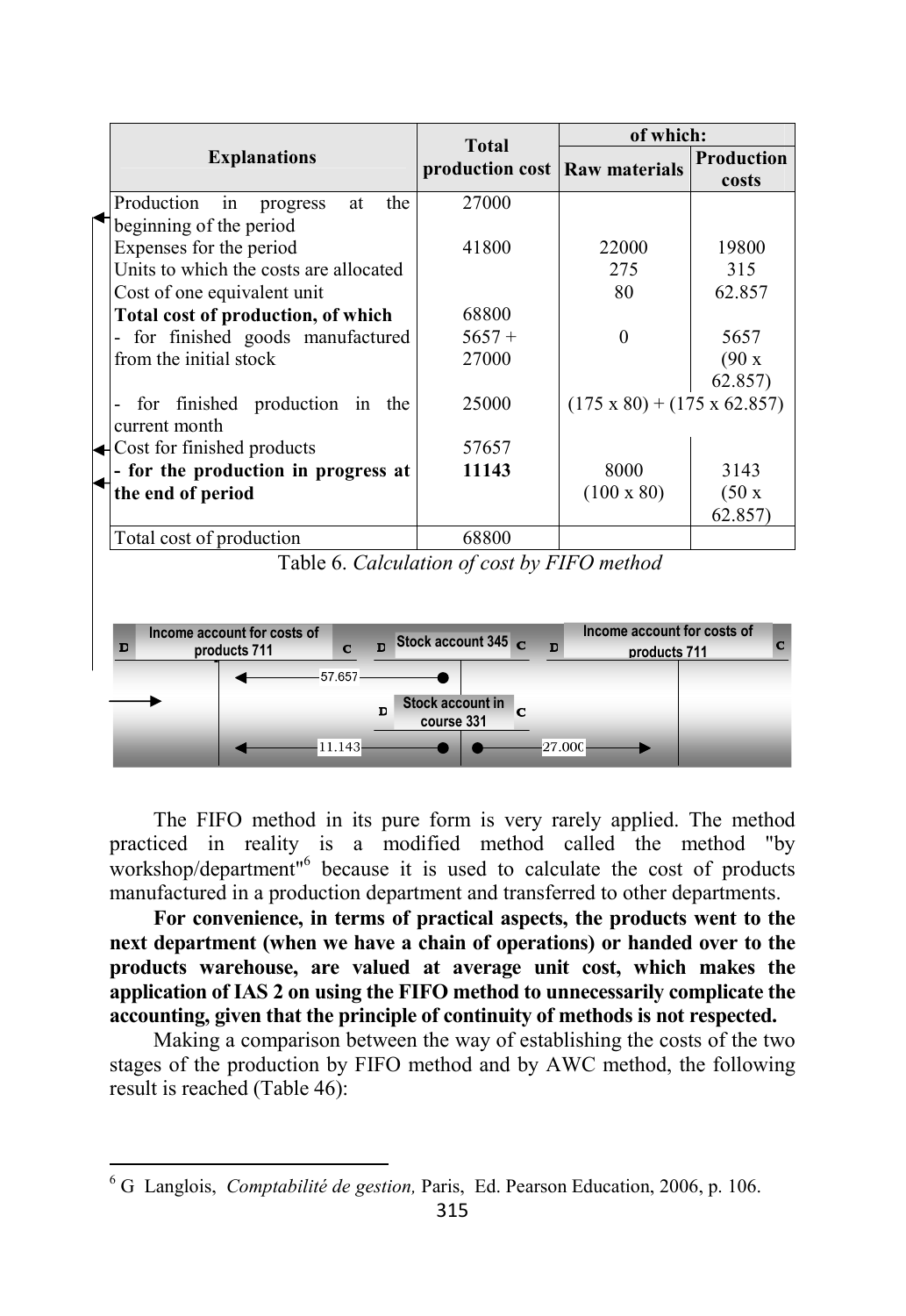|                                | AWC        | <b>FIFO</b> | <b>Differences</b> |
|--------------------------------|------------|-------------|--------------------|
|                                | (Table 43) | (Table 45)  |                    |
| Cost of finished units         | 57400      | 57657       | $+257$             |
| Cost of production in progress | 11400      | 11143       | $-257$             |
| Total cost of production       | 68800      | 68800       |                    |

Table 7. *Comparison of costs by methods AWC and FIFO* 

As observed, the cost of production in progress by the AWC method is 257 lei higher than that determined by the FIFO method. This difference is significant if the differences are aggregated with differences of other products manufactured by the company. The AWC method has the effect of increasing the value of production in progress recorded in the balance sheet, and so an increase in the result of the operation and income tax.

The differences in costs between the two methods are a consequence of the manner of establishing the equivalent units used in the evaluation of production.

The FIFO method has the advantage that, on the one hand, it provides information on the evolution of unit costs from one period to another and thus the performance of the current period can comparedwith the performance of the previous period, and that, on the other hand, provides useful information for forecast and control.

The AWC method produces a mixture of costs of successive periods, reason why it hampers the comparability of data. However, the AWC method has the advantage of simplicity of calculations and of obtaining an average unit cost which is very significant when prices of raw materials show significant fluctuations from month to month.

*Standard cost method.* The AWC and FIFO methods become very complicated at the level of companies which manufacture a wide range of products. The standard cost method has the advantage of outlining the quantities needed to manufacture a product and, therefore, the standard unit costs may be affected to these standard amounts of resources to determine the standard cost per unit of product. The identification of the standard cost per each product avoids the inconvenience to determine the actual cost of all products or the calculation of an average cost.

For illustration, we will resume the data used in the presentation of the FIFO method and we will assume that the size of standard costs is:

- Raw materials ............................. 74 lei/unit
- Production costs ......................... 54 lei/unit
- Standard production unit cost ......... 128 lei/unit

To be more explicit, we recall the situation of production during the month, namely: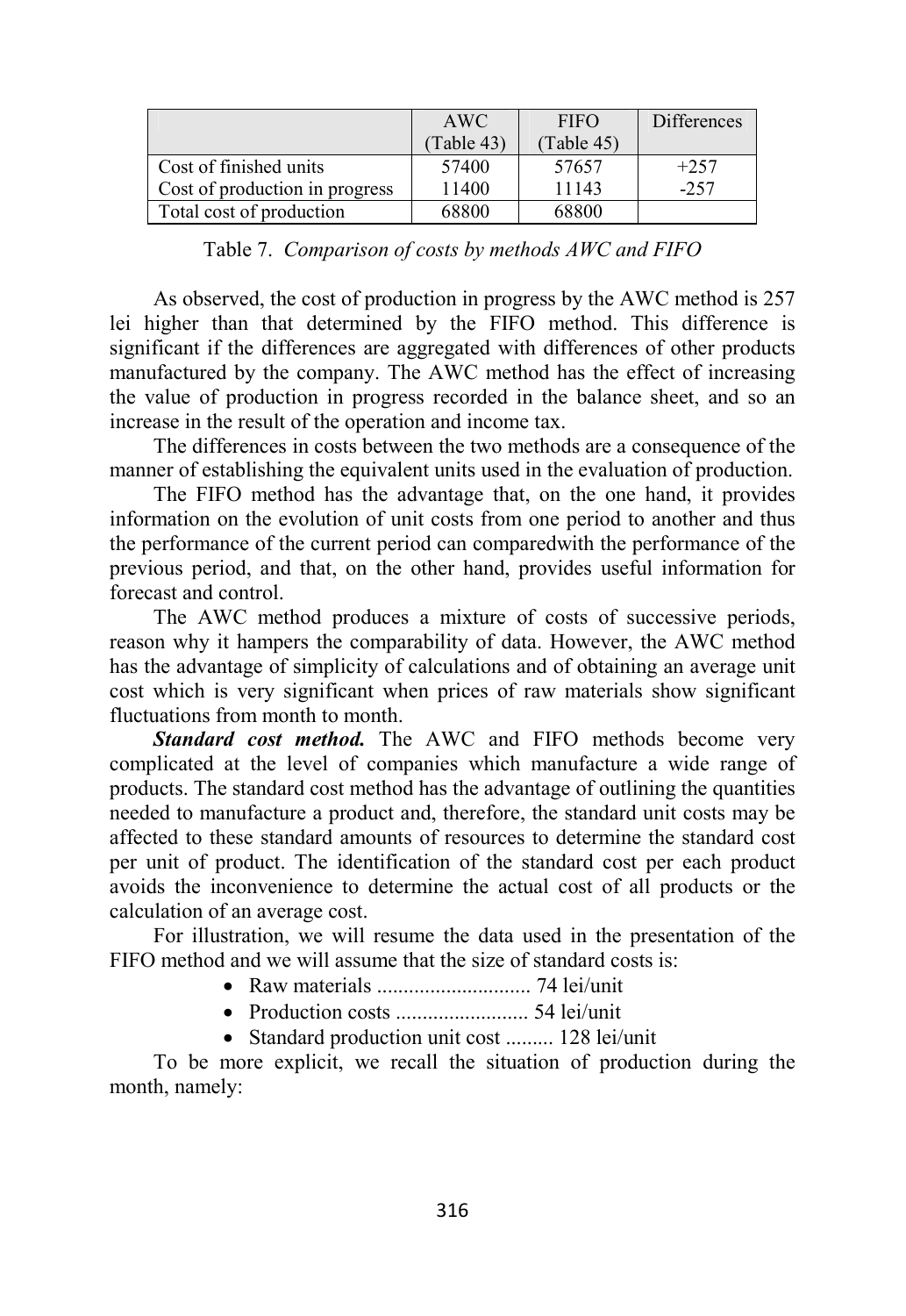| $\Box$ Production in progress at the beginning, 60% degree of  | 225 units |
|----------------------------------------------------------------|-----------|
| finish, for which it is consumed:                              |           |
| - direct materials 100%                                        |           |
| - production costs 60%                                         |           |
| $\Box$ Products started to be processed during the month       | 275 units |
| $\Box$ Finished products at the end of the month               | 400 units |
| $\Box$ Products in progress at the end of the month, finishing | 100 units |
| 50%, for which it is consumed:                                 |           |
| - direct materials 100%                                        |           |
| - production costs 50%                                         |           |

Based on the above data, the standard cost of unfinished production existing at the beginning of the period will be of:

| • Raw materials $(225 \text{ units x } 74 \text{ lei})$                          | 16650 lei |
|----------------------------------------------------------------------------------|-----------|
| • Processing costs (225 units x $60\%$ x 54 lei)                                 | 7290 lei  |
| • Total standard cost of unfinished production at the<br>beginning of the period | 23940 lei |

We remind that the amount of the actual expenses during the month was of 22,000 lei raw materials costs and 19,800 production costs, total expenses 41,800 lei.

As in the previous example, the calculation of the equivalent units, according to specifications, is presented in Table 47.

| <b>Explanations</b>                    | Physical | Physical units which will be<br>charged |                                       |  |
|----------------------------------------|----------|-----------------------------------------|---------------------------------------|--|
|                                        | units    |                                         | <b>Raw materials Production costs</b> |  |
| Products in progress at the beginning  | 225      |                                         |                                       |  |
| of the period (60% finished)           |          |                                         |                                       |  |
| Units went into production             | 275      |                                         |                                       |  |
| Total products in manufacturing        | 500      |                                         |                                       |  |
| Units of finished products in initial  | 225      | 0                                       | 90                                    |  |
| stock                                  |          |                                         | $(225 \times 40\%)$                   |  |
| Started and finished products          | 175      | 175                                     | 175                                   |  |
| Products in progress at the end of the | 100      | 100                                     | 50                                    |  |
| period (50% finished)                  |          |                                         | $(100x50\%)$                          |  |
| Total units for calculation            | 500      | 275                                     | 315                                   |  |

Table 8. *Calculation of equivalent units for separation of costs by the standard method, hypothesis 3* 

As it can be seen, as in the case of the FIFO method, the 225 units in progress at the beginning of the period still need 40% to be completed, and those at the end of the period show a degree of completion of 50%. Therefore the 225 product units will not receive raw materials costs but only manufacturing costs.